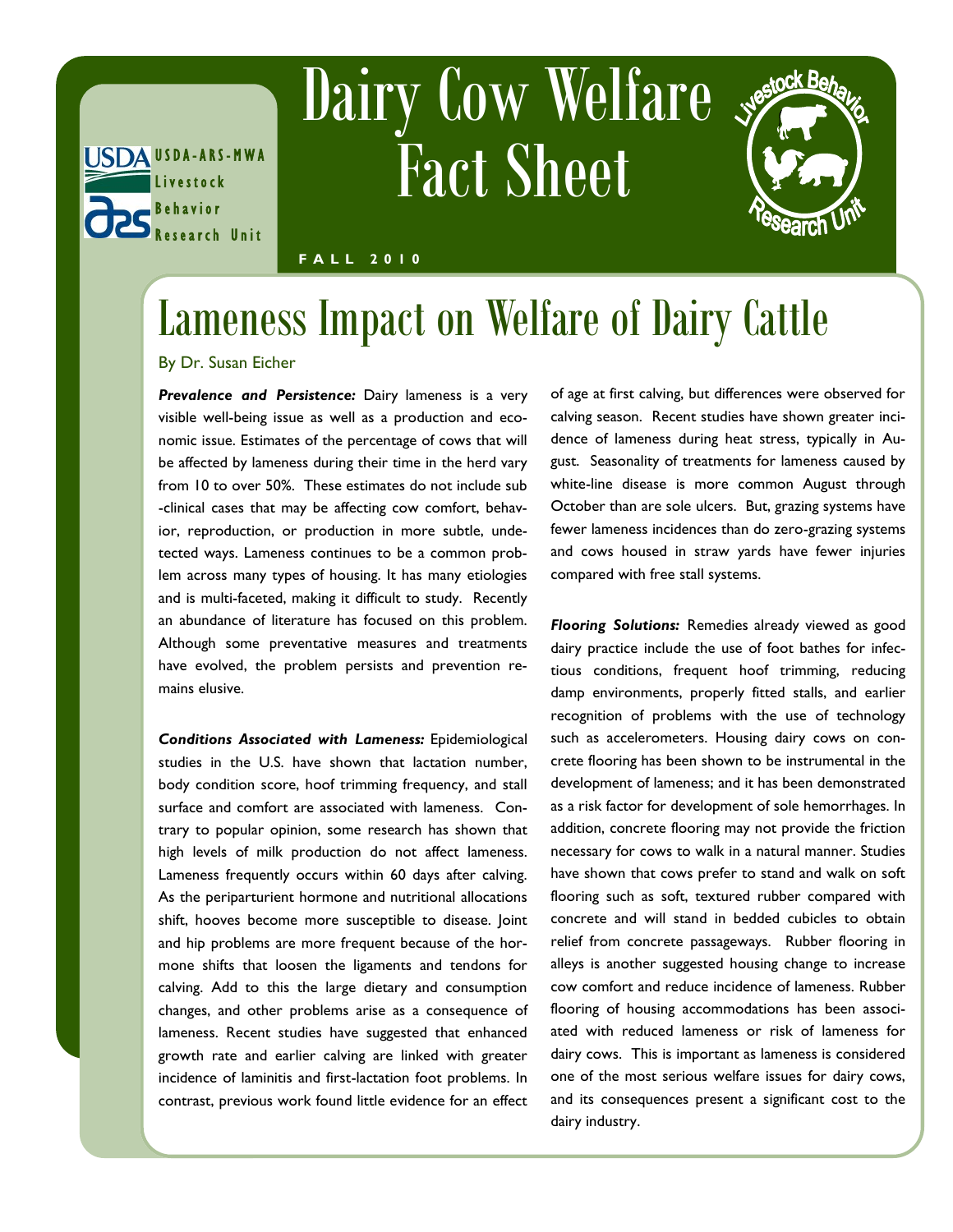*Genetic Indicators of Pain and Tissue Repair:*  Exciting molecular research is focused on changes in pain and tissue repair genes that are associated with clinical and sub-clinical lameness as early indicators. Some peripheral immune cell responses seem to have indicators of both pain and the repair process. Recent data from our laboratory shows that a pain-related gene and as well as a gene involved in cartilage tissue repair changed around parturition for cows that had been housed on rubber rather than concrete. Additionally, immune cell numbers were greater for cows housed on concrete, particularly in their second lactation suggesting an on-going chronic inflammation. Molecular studies of those cells revealed increased inflammatory signals for cows housed on concrete and less of some anti-inflammatory signals, supporting that hypothesis.

*Conclusions and Recommendations:* While many preventative measures have been developed and embraced as good dairy practices, subclinical lameness continues to affect cow comfort, health, and production. Rubber flooring may be part of the solution. As we further elucidate the impact of pain on the overall functioning of the cow and new lameness detection devices and strategies are tested, we may be able to intervene sooner and reduce incidence or severity of lameness in dairy cattle.

## Bibliography

- Almeida, P.E., Weber, P.S.D., Burton, J.L. Tempelman, R.J., Steibel, J.P. and Zanella, A. J. (2007) Gene expression profiling of peripheral mononuclear cells in lame dairy cows with foot lesions. *Veterinary Immunology and Immunopathology* **120:** 234-245.
- Bicalho, R.C., Warnick, L.D. and Guard, C. L. (2008) Strategies to analyzed milk losses caused by diseases with potential incidence throughout the lactation: a lameness example. *Journal of Dairy Science* **91:** 2653- 2661.
- Booth, C.J. , Warnick, L.D. and Gröhn, Y. T. (2004) Effect of lameness on culling in dairy cows. *Journal of Dairy Science* **87:** 4115-4122.
- Boyle, L., Mee, J. and Kiernan, P. (2007) The effect of rubber versus concrete passageways in cubicle housing on claw health and reproduction of pluriparous dairy cows. *Applied Animal Behaviour Science* **106:** 1- 12.
- Brotherstone, S.M., Coffey, P. and Banos, G. (2007) Genetic parameters of growth in dairy cattle and association between growth and health traits. *Journal of Dairy Science* **90:** 444-450.
- Cook, N.B., Mentink, R.L., Bennett, T.B. and Burgi, K. (2007) The effect of heat stress and lameness on time budgets of lactating dairy cows. *Journal of Dairy Science* **90:** 1674-1682.
- Cook, N.B. and Nordlund, K.B. (2009) The influence of the environment on diary cow behavior, claw health and herd lameness dynamics. *Veterinary Journal* **179:** 360- 369.
- Dippel, S., Dolezal, M., Brenninkmeyer, C., Brinkmann, J., March, S., Knierim, U. and Winckler, C. (2009) Risk factors for lameness I freestall-housed dairy cows across two breeds, farming systems, and countries. *Journal of Dairy Science* **92:** 5476-5486.
- Espejo, L.A. and Endres, M.I. (2007) Herd-level risk factors for lameness in high-producing Holstein cows housed in freestall barns. *Journal of Dairy Science* **90:** 306-314.
- Espejo, L.A., Endres, M.I . and Salfer, J.A. (2006) Prevalence of lameness in high-producing Holstein cows housed in freestall barns in Minnesota. *Journal of Dairy Science* **89:** 3052-3058.
- Haskell, M.J., Rennie, L.J., Bowell, V.A., Bell, M.J. and Lawrence, A.B. (2006) Housing system, milk production, and zero-grazing effects on lameness and leg injury in dairy cows. *Journal of Dairy Science* **89:** 4259-4266.
- Haufe, H.C., Gygzs, L. Steiner, B. Friedli, K. Stauffacher, M. and Wechsler, B. (2009) Influence of floor type I the walking area of cubicle housing systems on the behaviour of dairy cows. *Applied Animal Behaviour Science* **116:** 21-27.